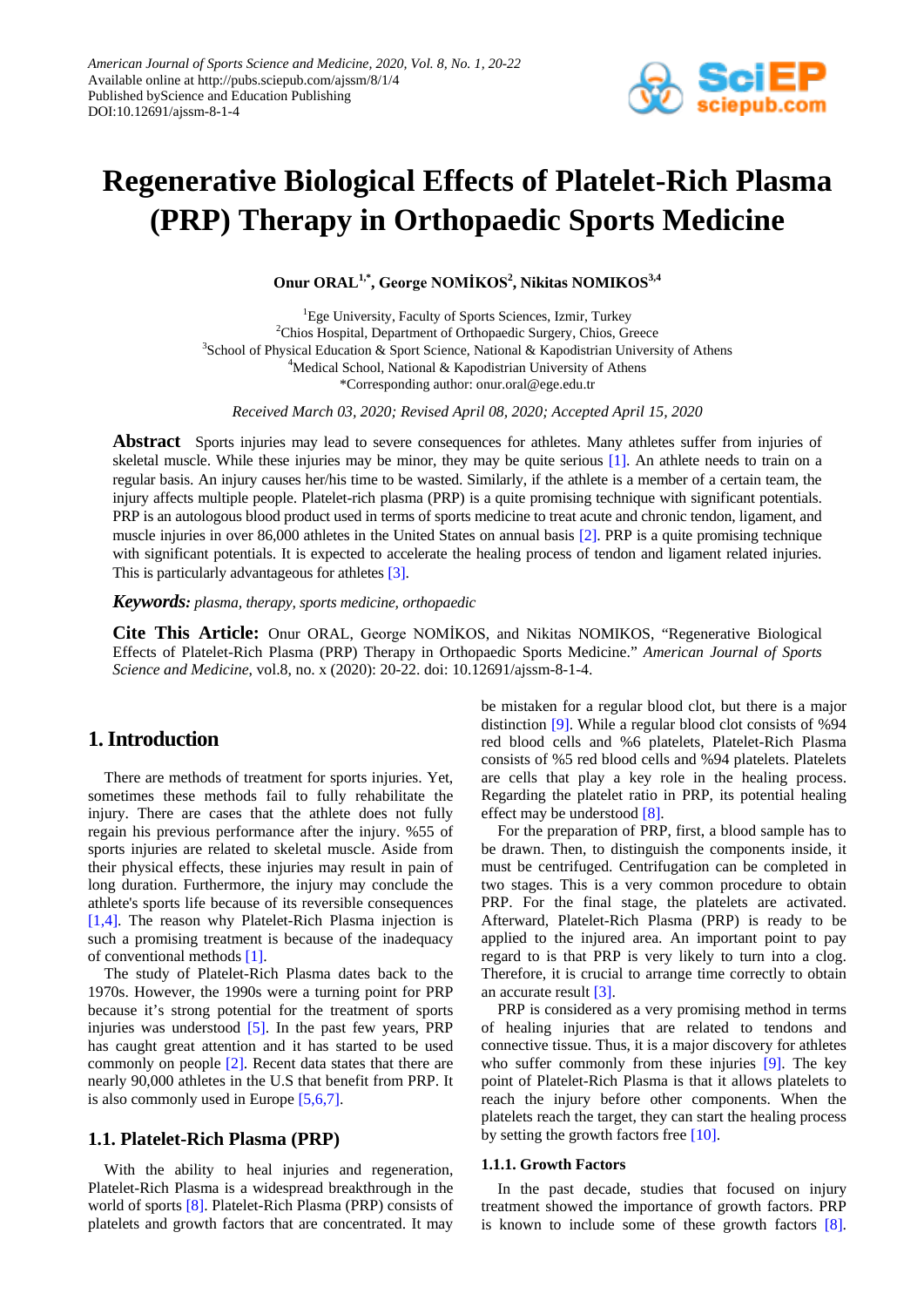Thegrowth factors in PRP assist the regeneration process. These growth factors are mainly Platelet-Derived Growth Factor (PDGF), Transforming Growth Factor (TGF), Vascular Endothelial Growth Factor (VEGF) and Epithelial Growth Factor (EGF) [\[8\].](#page-1-4) However, there are several other biological substances in PRP such as fibrin, fibronectin, and vitronectin [\[11,12\].](#page-1-7) When PRP reaches the target injured area, it triggers the mitogenesis and angiogenesis. Thus, rising the number of cells that are responsible for the healing [\[13\].](#page-1-8)

The inadequate amount of studies on PRP brings along the issue of safety. Since the source of PRP is the patient's blood, It is possible to say PRP is incapable of transferring diseases. Therefore, the concern of HIV or hepatitis is invalid [\[13\].](#page-1-8)

#### **1.1.2. Growth Factors and Cancer Risk**

The risk of cancer is one of the concerns of Platelet-Rich Plasma. The idea behind this concern is the possibility of growth factors to trigger cell reproduction. Thus, PRP is rich in growth factors is regarded as a possible risk factor. However, there is no evidence that growth factors directly cause cancer. The target zone of growth factors is the membrane of the cell. Growth factors are not abnormal substances [\[13\].](#page-1-8)

#### **1.1.3. World Anti-Doping Agency and PRP**

Until 2010, the World Anti-Doping Agency strictly prohibited the use of platelet related components. Platelet-Rich Plasma was also in the list of prohibited substances. The reason for that was the growth factors in PRP. High levels of growth factors in an athlete's body were considered to be unjust. Yet, the regulation of PRP usage was lifted in 2011. The claim that PRP was a performance-enhancer was not proved [\[5\].](#page-1-3)

## **2. Discussion**

Tennis Elbow is one of the disorders that can be cured with the help of a PRP application [\[14,15\].](#page-1-9) Also, several studies suggest the use of PRP for jumper's knee, rotator cuff, and Achilles tendon disorders. However, these assertions need further studying and need to be clinically researched. A study on Achilles tendon disorder demonstrated that when PRP is applied to patients with a chronic disorder, the treatment was unsuccessful [\[16\].](#page-1-10) However, some studies suggest otherwise, claiming that PRP did lead to some improvements in the disease [\[17\].](#page-1-11)

Anterior Cruciate Ligament reconstruction is one of the treatments that may benefit from PRP. Several studies questioned if PRP may help the healing process by curing tendons. The 6 months of post-operation was observed. However, no significant improvement was found [\[18,19\].](#page-2-0)

A Research that studied the effect of PRP on elbow tendinopathy was conducted on 100 people. It was observed that patients that were treated with PRP demonstrated substantial improvements in terms of pain and movement compared to the non-treated group [\[15\].](#page-1-12)

A clinical trial studied the PRP effect specifically on chronic Achilles Tendinopathy. The study examined two control groups: the first group including a treatment method of PRP and eccentric training and the second group with saline injection and eccentric training. At the end of the study, the two groups showed no difference in terms of pain and function status [\[16\].](#page-1-10) However, some studies argue the beneficial effect of PRP on Achilles Tendinopathy. For instance, in one research, surgery with PRP treatment resulted in improvements [\[17\].](#page-1-11)

## **3. Conclusion**

With PRP treatment, the sports injuries may be cured in a shorter period, meaning the athlete may continue her/his exercises shortly. The treatment is expected to reduce the risk of performance decrease after the injury. Also, the athlete may avoid the risk of recurrence of injury. Still, the detailed future effects of PRP are yet to be studied [\[3\].](#page-1-2)

## **References**

- <span id="page-1-0"></span>[1] Longo UG, Loppini M, Berton A, Spiezia F, Maffulli N, Denaro V. (2012). Tissue Engineered Strategies for Skeletal Muscle Injury. Stem Cells International. 2012:175038.
- <span id="page-1-1"></span>[2] Wasterlain AS, Braun HJ, Harris AH, Kim HJ, Dragoo JL. (2013). The Systemic Effects of Platelet-Rich Plasma Injection. Am J Sports Med. 41(1):186-93.
- <span id="page-1-2"></span>[3] Taylor DW, Petrera M, Hendry M, Theodoropoulos JS. (2011). MD A Systematic Review of the Use of Platelet-Rich Plasma in Sports Medicine as a New Treatment for Tendon and Ligament Injuries. Clin J Sport Med.; 21(4): 344-352.
- [4] Beiner JM and Jokl P. (2001). Muscle contusion injuries: current treatment options.The Journal of the American Academy of Orthopaedic Surgeons, vol. 9, no. 4, pp. 227-237.
- <span id="page-1-3"></span>[5] Foster TE, Puskas BL, Mandelbaum BR, Gerhardt MB, Rodeo SA. (2009). Platelet-rich plasma: from basic science to clinical applications. Am J Sports Med. 37(11): 2259-2272.
- [6] Anitua E, Sanchez M, Nurden AT, et al. (2006). Autologous fibrin matrices: a potential source of biological mediators that modulate tendon cell activities. J Biomed Mater Res A. 77(2): 285-293.
- [7] Eppley BL, Woodell JE, Higgins J. (2004) Platelet quantification and growth factor analysis from platelet-rich plasma: implications for wound healing. PlastReconstr Surg. 114(6):1502-1508.
- <span id="page-1-4"></span>[8] Rodrigues SV, Acharya AB, Thakur SL (2012) Platelet-rich plasma. A review. N Y State Dent J.; 78(1): 26-30.
- <span id="page-1-5"></span>[9] Marx RE (2004) Platelet-rich plasma: evidence to support its use. J Oral Maxillofac Surg.; 62: 489-496.
- <span id="page-1-6"></span>[10] Creaney L, Hamilton B, (2008). Growth factor delivery methods in the management of sports injuries: the state of play. Br J Sports Med. 42(5): 314-320.
- <span id="page-1-7"></span>[11] Sanchez AR, Sheridan PJ, Kupp LI. (2003). Is platelet-rich plasma the perfect enhancement factor? a current review. Int J Oral Maxillofac Implants. 18:93-103.
- [12] Tozum TF, Demiralp B (2003). Platelet-rich plasma: a promising innovation in dentistry. J canadian Dent assoc. 69:664- 669.
- <span id="page-1-8"></span>[13] Marx RE. (2001). Platelet-Rich Plasma (PRP): What Is PRP and What Is Not PRP? Implant Dent. 10(4): 225-8.
- <span id="page-1-9"></span>[14] Mishra A, Pavelko T. (2006) Treatment of chronic elbow tendinosis with buffered platelet-rich plasma. Am J Sports Med.; 34: 1774-1778.
- <span id="page-1-12"></span>[15] Peerbooms JC, Sluimer J, Bruijn DJ, et al. (2010). Platelet-rich plasma versus corticosteroid injection with a 1-year follow-up. Am J Sports Med.; 38: 255-262.
- <span id="page-1-10"></span>[16] deVos RJ, Weir A, van Schie HT, et al. (2010) Platelet-rich plasma injection for chronic Achilles tendinopathy: a randomized controlled trial. JAMA.; 303: 144-149.
- <span id="page-1-11"></span>[17] Gaweda K, Tarczynska M, Krzyzanowski W. (2010). Treatment of Achilles tendinopathy with platelet-rich plasma. Int J Sports Med.; 31: 577-583.